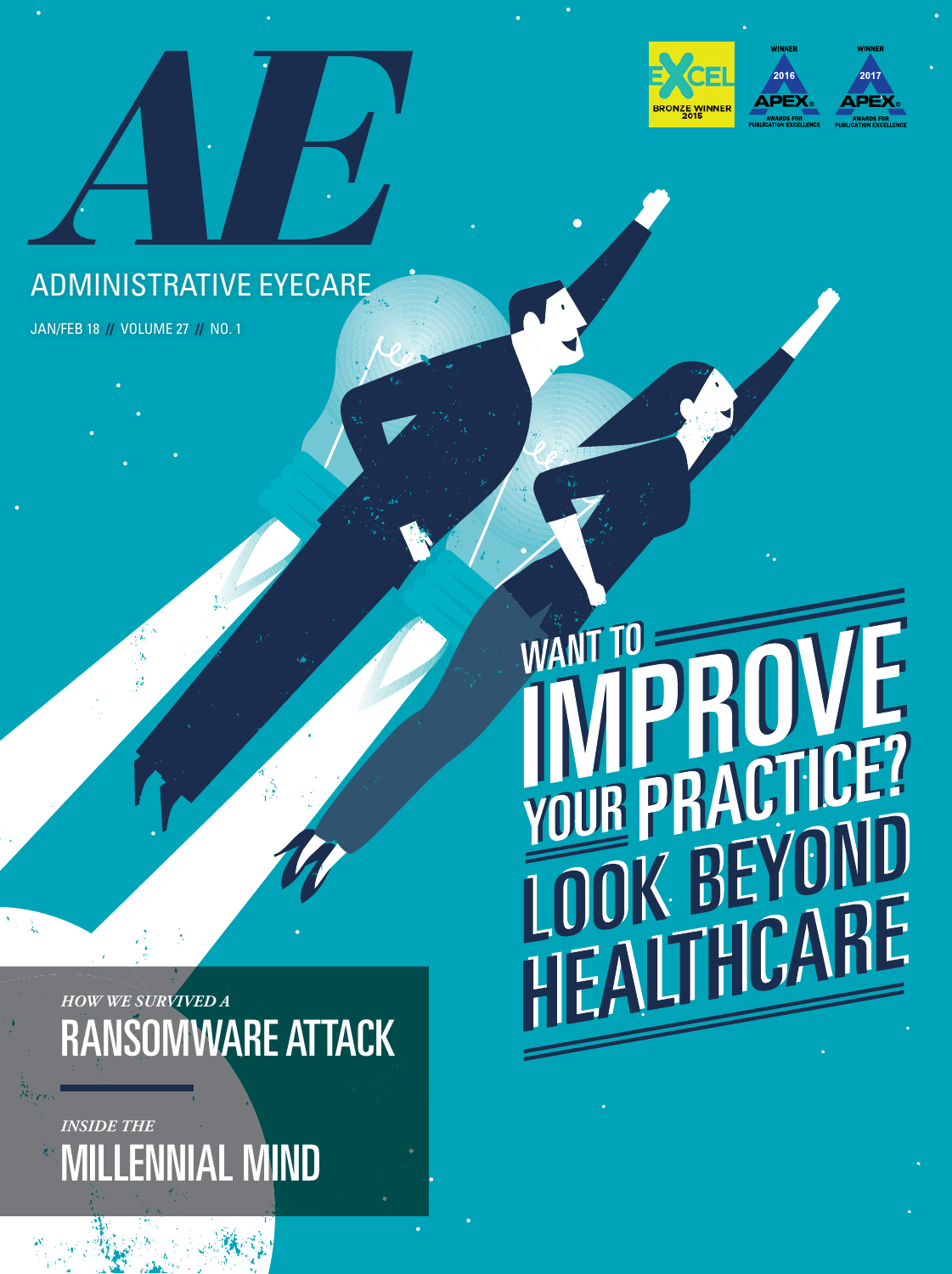# ASC STAFFING ROLES AND CONSIDERATIONS

*Regina Boore, RN, BSN, MS, CASC, and Debra Stinchcomb, MBA, BSN, RN, CASC*

**A**<br>perform llied Ophthalmic Personnel (AOP) perform a wide variety of tasks and procedures under the direction of a licensed ophthalmologist in the practice setting. They collect data, perform procedures, administer medication and treatments, and supervise patients. Given the importance and value of their role in this setting, it seems logical they could serve in a similar capacity in the Ambulatory Surgery Center (ASC).

However, in the ASC, the ophthalmologist is the surgeon, not the staff supervisor. The ASC is the employer and the provider. Therefore the approach to clinical staffing relies heavily on regulatory conformance and staff function within established scope of practice. It is imperative for surgeons and administrators to understand their staff roles and responsibilities to ensure quality provision of care, meet compliance standards, and mitigate risk.

Patient care is delivered by nursing staff in the ASC. Surgical techs (STs) assist the surgeon in the operating room and may have responsibility for instrument processing and supply management. Depending on procedure volume and throughput, nursing assistants (NA) or medical assistants (MA) may be utilized as "nurse extenders" to facilitate efficiency pre- and post-operatively.

#### NURSING STAFF

Nursing care is typically provided by Registered Nurses (RNs), Licensed Practical Nurses (LPNs), and Licensed Vocational Nurses (LVNs), and sometimes by Surgical Techs (STs) and Medical Assistants (MAs).

**RNs.** Registered Nurses provide patients with a comprehensive nursing assessment and implement physician orders including medication administration. Their licensed scope of practice allows them to assess and document patient care including, but not limited to, preand post-op patient assessment, the time-out process, use of the safe surgical checklist, and clinical status as it relates to discharge criteria. Should an emergency arise, the RN is typically responsible for activating an emergency code and coordinating the care the patient requires.

Half of the states have mandated an RN circulator—the advocate